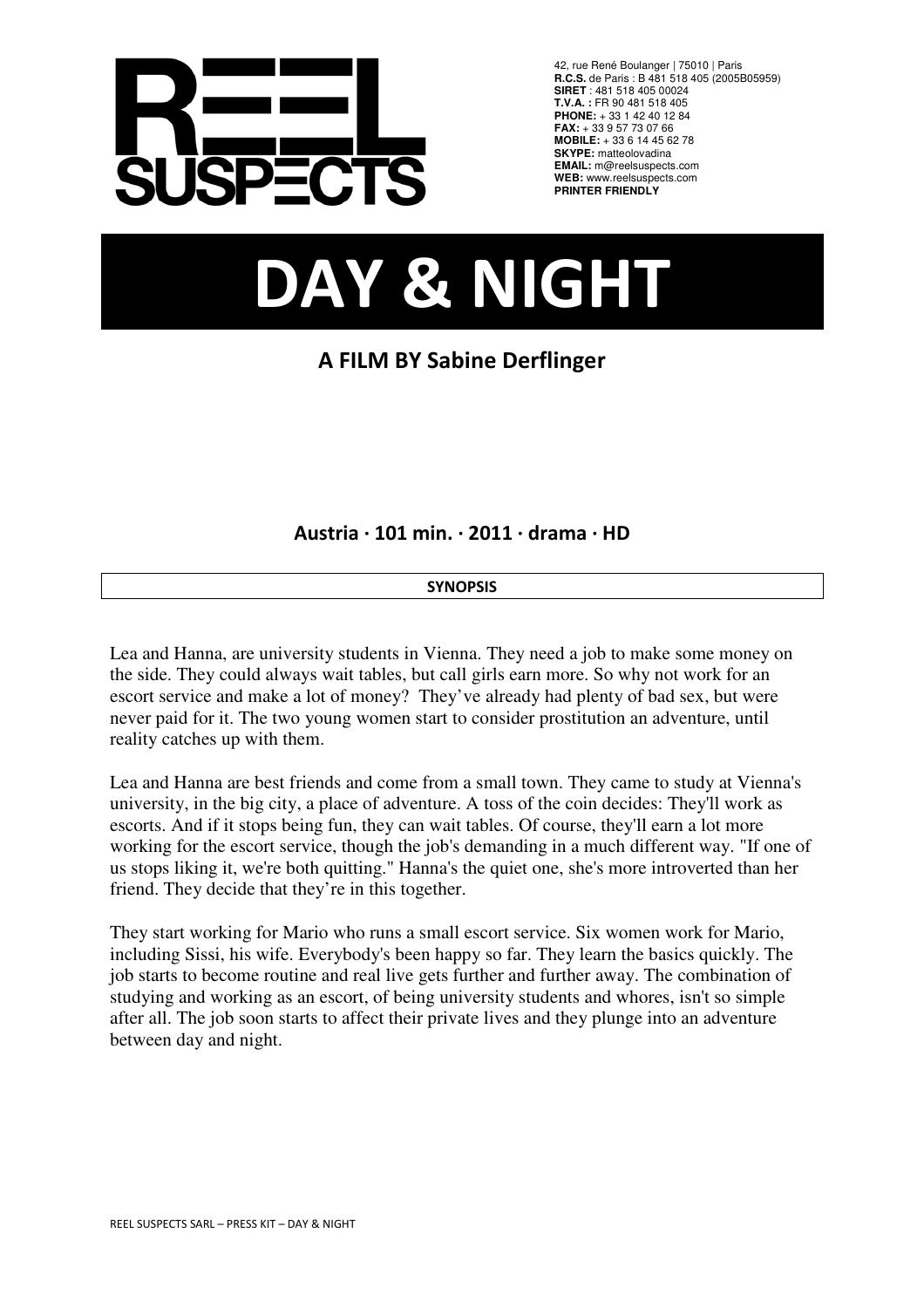

#### CAST

| Lea          | Anna Rot               |
|--------------|------------------------|
| Hanna        | Magdalena Kronschläger |
| <b>Mario</b> | Philipp Hochmair       |
| <b>Sissi</b> | Martina Spitzer        |
| <b>Claus</b> | <b>Manuel Rubey</b>    |
| Harald       | <b>Adrian Topol</b>    |

#### DIRECTOR SABINE DERFLINGER

#### Filmograhy

- 2011 "Tatort Fals Labelling", crime series (ORF), 85 min (director)
- 2011 "HotSpot", Documentary, 80 min (director)
- 2011 "Day and Night", Drama, 101 min (director, co-author script)
- 2008 "One out of 8", Documentary, 86 min (concept/director)
- 2007 "42plus", Drama, 95 min (concept/director)
- 2006 "What remains", Documentary (3sat), 30 min (production)
- 2006 "On the streets of Delhi", Documentary (3sat), 30 min (concept/director)
- 2004 "Easy Money",Documentary, 83 min (concept/director)
- 2004 "Little Sister", Fiction (ZDF), 88 min (director)
- 2001 "Step on it", Drama, 96 mins (concept/director)
- 1999 "The Rounder Girls", Documentary, 88 min (concept/director)
- 1998 "Of Love", black comedy, 25 min (concept/director)
- 1996 "Warning: National border", Documentary, 79 min (concept/director)
- 1994 "Stolen Childhood", Documentary, 82 min (concept/director)
- 1991 "Once upon a time", Drama, 38 min (concept/director)

#### Awards

- 2011 Second Price category Feature Narrative for "Day and Night", Athens IFF (Ohio)
- 2008 Best Foreign Actor Claudia Michelsen in "42Plus" Filmfestival Dalian, China
- 2005 ver.di Television Award for "Little Sister"
- 2004 Actors Award of Baden-Baden for "Little Sister"
- 2004 Filmfest Munich, VFF TV-Movie Award for "Little Sister"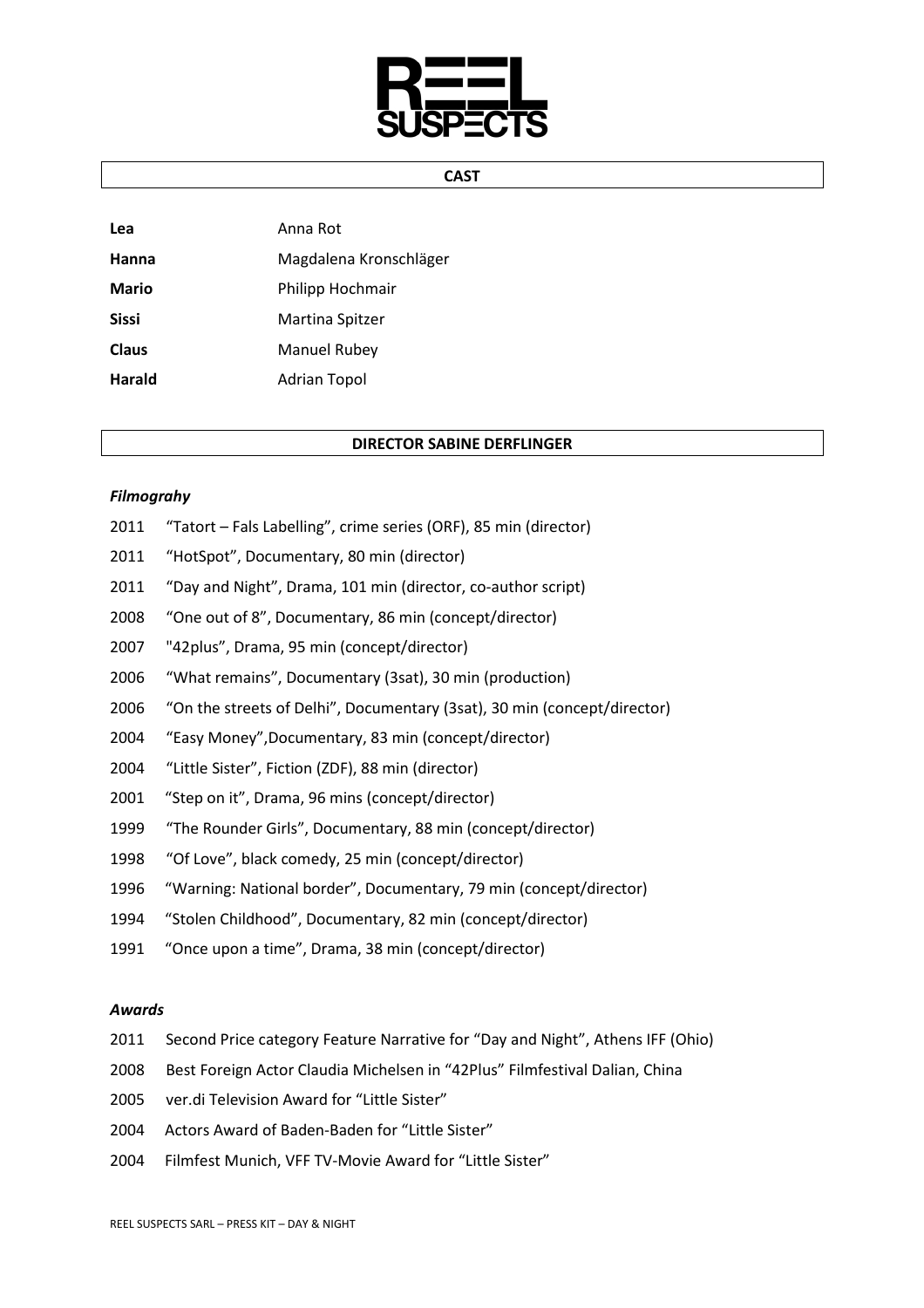

- 2003 Sponsorship Award of the Federal Chancellor
- 2003 Federal Cultural Award of Upper Austria
- 2002 Max Ophuels Festival, jury sponsorship award for "Step on It"
- 2001 Thomas Pluch Sponsorship Award for "Step on It"
- 1998 Carl Mayer Screenplay Sponsorship Award for "Step on It"
- 1998 Gruen Award for Culture for "Rounder Girls"
- 1997 Upper Austria Talent Sponsorship Award for "Warning: National Border"
- 1996 Inter.Kultur.Preis for "Warning: National Border"
- 1994 Hans Cermak Award for "Stolen Childhood"

### Miscellaneous

| 2007-2011  | Jury member of the Austrian Film Institute                                     |
|------------|--------------------------------------------------------------------------------|
| since 2006 | Lecturer at the University of Vienna (Department of Journalism)                |
| 2008       | Jury member at Film Festival Goa, India                                        |
| 2007/08    | Marte Meo training - development advancement with video (video interaction     |
|            | analysis) at Maria Aarts, Eindhoven/Vienna                                     |
| 2007       | Jury member Film Festival "Max Ophüls Preis", International Student Film       |
|            | Festival in Vienna, International Short Film Festival in Vienna                |
| 2006/07    | Lecturer at the University of Vienna (Department of Journalism)                |
| 2006       | Jury member at Vienna's Youth Video Festival                                   |
| 2005       | Jury member at Bolzano Film Festival, International Film Festival India        |
| 2004, 06   | Lecturer at the Danube University Krems                                        |
| 2000       | Founding member of dok.at (interest group of Austria's documentary filmmakers) |
| 1999-01    | Jury member of the Federal Chancellery's Film Council                          |
| 1996       | University degree, thesis "Film Narratives between the Epic and Drama"         |
| 1991 - 96  | Studied at Vienna's Film Academy (Screenwriting and Dramaturgy)                |
| 1983 - 96  | Assistant producer and director, script, continuity, location manager          |